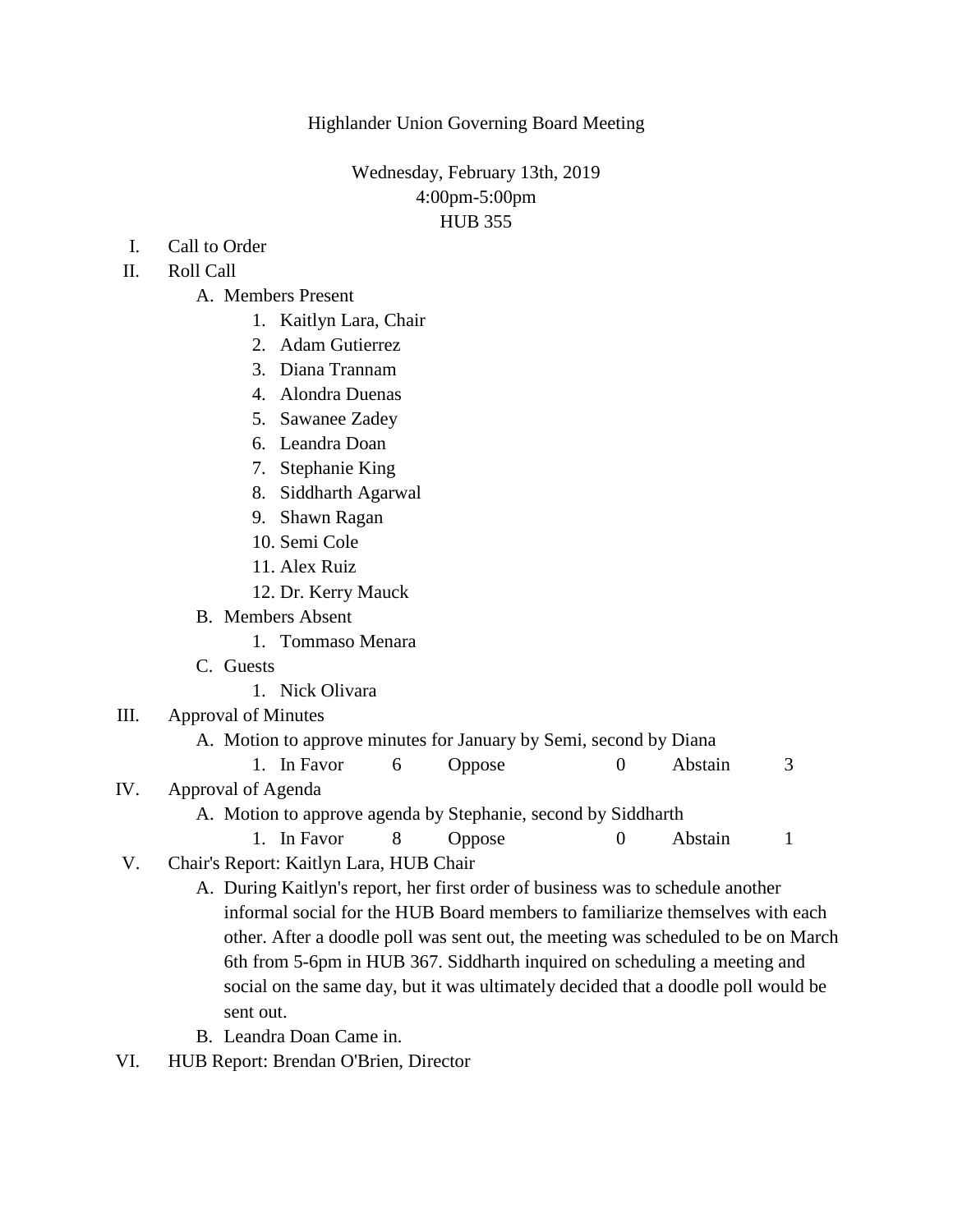- A. Proposed Event Fee Changes for FY 19-20. Brendan proposed several changes to the HUB Equipment Rates and they were each discussed by the board. The first change was to be a removal of the \$50 power box fee that was instituted when the HUB first opened and the money has already been collected to pay for the power box. The next topic of discussion was regarding additional microphones that are placed around the HUB rooms for special set-ups. The current fee is \$22.65, which the HUB is already charged regardless and has currently been absorbing. The board had an issue with billing student organizations, but feel that for outside groups the fee may be necessary even though this set-up is not very common. The next topic discussed was a multimedia soundboard required in special set-ups of the HUB. The current rate is \$0 and the new proposal would raise it to \$23.41. The media tech will be assessed during the March meeting. The HUB is currently charged for media tech. Student managers are required for certain hours outside of HUB hours and the proposed fee change would be from \$0 to \$15 to accommodate for the student manager. The Cancelation fees for 5 days out would be changed to 50% of the rate charged and for 3 days out the fee would be charged in full. Lastly, a no show currently has no repercussion for reserving and not showing. It is difficult for the HUB to catch no shows since there is not a position dedicated to it. The proposed changes would be different for different cases: for RSO's a first occurrence would constitute a written warning, a second occurence would incur a flat fee rate, and the third occurrence would result in loss or privileges for a quarter and for Departments the first occurrence would result in a written warning, the second occurrence and beyond would result in a flat fee room rate. The issue with cancellations and no shows is that students are not able to use the room during the allotted time when they could have put good use to it. The board recommended that the HUB send emails to rooms reserved by student organizations as to minimize the no show rate.
- B. Latitude Fifty-Five Survey Review. The next topic of discussion is regarding the Latitude Fifty-Five renovations that are to come. A survey has been written and the board recommended changes so that the survey could be more helpful. Questions arose regarding biased results which would occur if the survey is only available at the Latitude Fifty-Five location. The HUB Board proposed we include a question regarding time-commitment. Concerns also arose about the amount of seating in the space and if we could upgrade the seating to accommodate for more students. Some felt that the questions on the survey were not direct enough, so amendments were made to narrow the results of the survey.
- C. HUB Food Vendor Electrical Meters Report. The project is not expected to begin until the next fiscal year, but Brendan provided several options for how this project could be carried out. The project could be all done at once, it could be done by part, or the HUB could option to not pursue the project whatsoever.